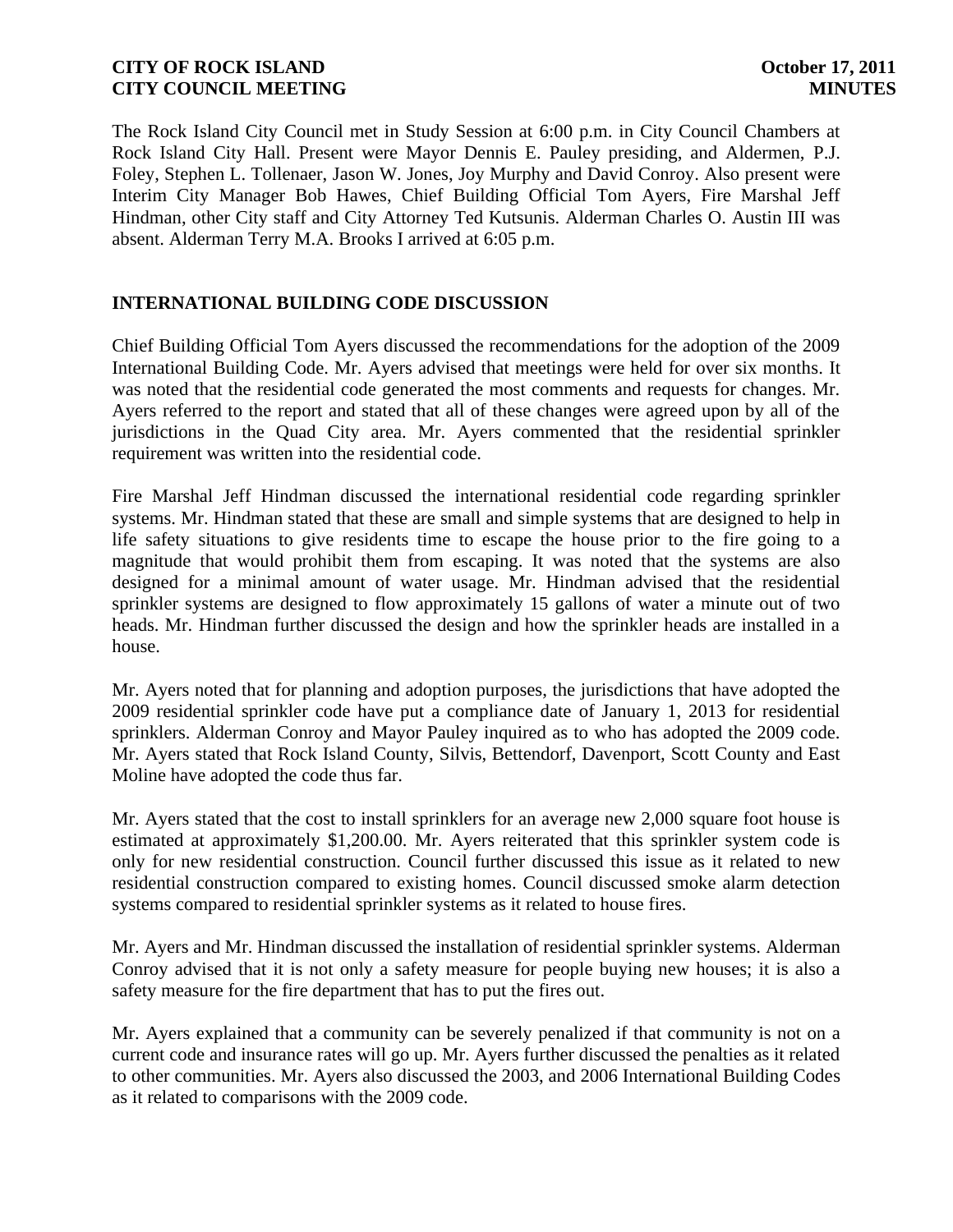Alderman Conroy clarified as to what Mr. Ayers explained in regards to adopting the 2009 code. Alderman Conroy stated that if the City does not adopt the 2009 code, the insurance industry will come back and state that the City is a lower rate fire city and everyone that lives inside the City will have to pay higher insurance premiums. Mr. Ayers responded yes, every property owner.

After more discussion, Mr. Ayers pointed out that the City is currently using the 2003 International Building Code with a lot of amendments, and staff is asking Council to adopt the 2009 International Building Code. Mr. Ayers added that these are necessary technical changes.

After more discussion regarding this issue, there was a consensus among Council for staff to bring back the 2009 International Building Code for Council consideration.

Mayor Pauley noted that an Executive Session discussing Personnel and Litigation was not needed this evening.

### **ADJOURNMENT**

A motion made by Alderman Conroy and seconded by Alderman Jones to adjourn the meeting carried by the following Aye and No vote. Those voting Aye being Alderman Foley, Alderman Tollenaer, Alderman Jones, Alderwoman Murphy, Alderman Brooks and Alderman Conroy; those voting No, none.

The meeting was adjourned at 6:30 p.m.

\_\_\_\_\_\_\_\_\_\_\_\_\_\_\_\_\_\_\_\_\_\_\_\_\_\_\_\_\_\_ Aleisha L. Patchin, City Clerk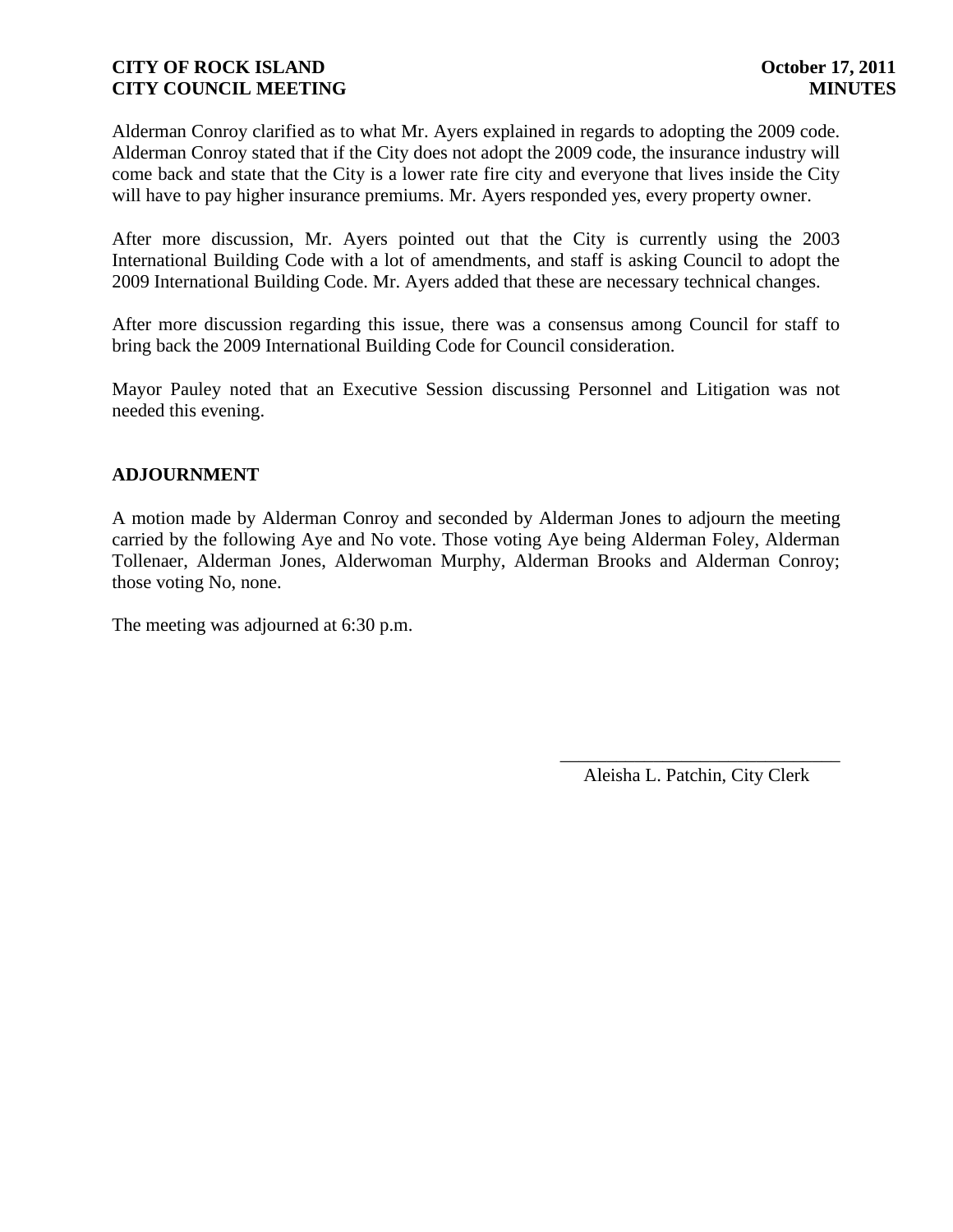Rock Island City Council met in regular session at 6:45 p.m. in Council Chambers of Rock Island City Hall. Present were Mayor Dennis E. Pauley presiding, and Aldermen, P. J. Foley, Stephen L. Tollenaer, Jason W. Jones, Joy Murphy, Terry M.A. Brooks I and David Conroy. Also present was Interim City Manager Bob Hawes. Alderman Charles O. Austin III was absent.

### **Introductory Proceedings**

Mayor Pauley called the meeting to order and led in the Pledge of Allegiance. Alderwoman Murphy gave the Invocation.

### Agenda Item #5 **Minutes of the Meeting of October 10, 2011.**

A motion was made by Alderman Jones and seconded by Alderwoman Murphy to approve the Minutes of the Meeting of October 10, 2011. The motion carried by the following Aye and No vote; those voting Aye being, Alderman Foley, Alderman Tollenaer, Alderman Jones, Alderwoman Murphy, Alderman Brooks and Alderman Conroy; those voting No, none.

# Agenda Item #6 **Update Rock Island by Mayor Pauley.**

Mayor Pauley stated that several citizens have recently contacted the City of Rock Island to inquire about a company promoting water service line coverage. It was noted that the City has offered a Water Service Repair Program and Sewer Lateral Repair Program for several years.

Mayor Pauley advised that citizens have expressed concern because the mailing from American Water Resources of Illinois states "our records indicate you are not protected by the water line protection program." Mayor Pauley added that if citizens want to inquire whether or not they are subscribed to the City's programs, they can contact the Public Works Department at (309) 732- 2200.

It was noted that many citizens do not realize that they own the water service to their property all the way to its connection with the City water main and the sewer lateral that connects their property to the City sewer system. Mayor Pauley advised that if your water service begins to leak or your sewer lateral fails, you are required to repair it or replace it. The Mayor added that the City offers programs to help with these repairs. It was noted that if anyone wishes to sign up for the Water Service Repair Program or the Sewer Lateral Repair Program go to the City's website at [www.rigov.org](http://www.rigov.org/) or call Public Works at (309) 732-2200.

Mayor Pauley offered that on Thursday, October 13<sup>th</sup>, U.S. Senator Dick Durbin (D-IL) announced that MetroLink transit projects have been awarded a total of \$5,082,400.00 in grants through the U.S. Department of Transportation (DOT). The Mayor stated that the DOT grants include \$2,082,400.00 in funding to build a transportation hub in downtown Rock Island at  $20<sup>th</sup>$ Street and  $2<sup>nd</sup>$  Avenue. It was noted that the proposed 1,600 square-foot building will accommodate 10 buses at any given time and will include a lobby and restrooms. Mayor Pauley stated that the current transfer hub is much smaller and has no bus berths for transferring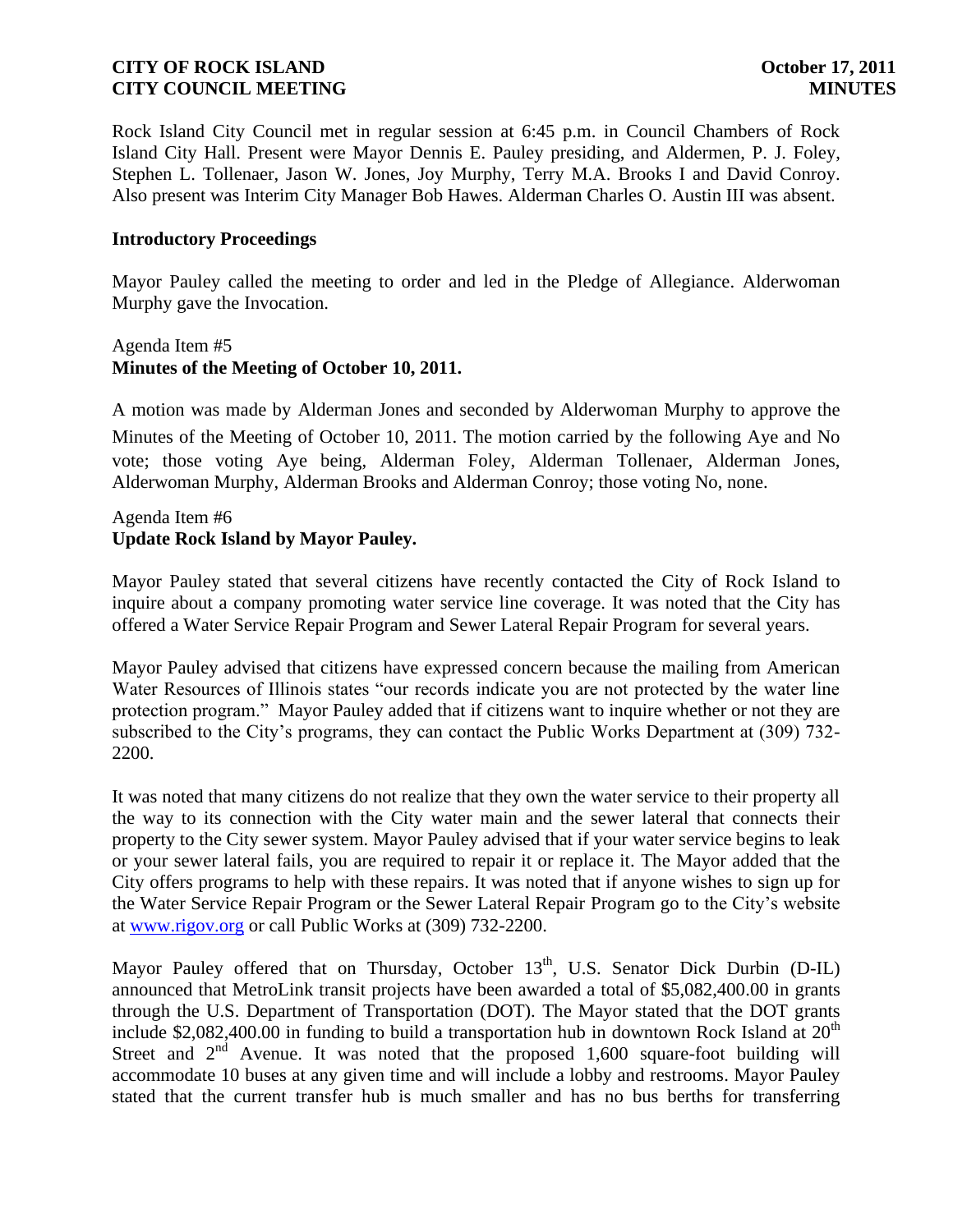passengers outside traffic lanes, greatly impeding traffic flow. It was noted that this project was selected on a competitive basis through the 2011 Bus Livability Program. Mayor Pauley added that \$3,000,000.00 in funding will replace buses in the MetroLink fleet that are beyond their useful lives with clean-diesel and compressed natural gas buses. The Mayor noted that this project was selected on a competitive basis through the 2011 State of Good Repair Program.

Mayor Pauley offered that the City is grateful to Senator Durbin and the DOT for their support of funding especially for the transportation hub downtown. In addition, this will help with future developments that the City is pursuing for the area, including a mixed-use transit-related residential and commercial project.

Mayor Pauley advised that the Estate of Grace antique store held a special celebration to mark the official opening of their new business. It was noted that the store is located in the College Hill District at 1230 30<sup>th</sup> Street in Rock Island. Mayor Pauley indicated that Estate of Grace offers vintage lace and textiles in Victorian inspired clothing with a modern fit. It was noted that owner Karolyn Williams brings a wealth of experience to this new business; she has a fashion design background along with a love for home décor. Mayor Pauley stated that the new store joins four other antique stores located in the College Hill District area.

Agenda Item #7

# **A Special Ordinance vacating a north/south alley right-of-way east of 38th Street between 6 th and 7th Avenues to Augustana College.**

Alderman Jones moved and Alderwoman Murphy seconded to consider, suspend the rules and pass the ordinance. The motion carried by the following Aye and No vote: those voting Aye being, Alderman Foley, Alderman Tollenaer, Alderman Jones, Alderwoman Murphy, Alderman Brooks and Alderman Conroy; those voting No, none.

### Agenda Item #8 **CLAIMS**

It was moved by Alderman Conroy and seconded by Alderman Jones to accept the following reports and authorize payment as recommended. The motion carried by the following Aye and No vote: those voting Aye being Alderman Foley, Alderman Tollenaer, Alderman Jones, Alderwoman Murphy, Alderman Brooks and Alderman Conroy; those voting No, none.

- a. Report from the Public Works Department regarding payment #1 in the amount of \$58,716.59 to General Constructors, Inc. for services provided for the Turkey Hollow Road Bridge Replacement project. (293)
- b. Report from the Public Works Department regarding payment #1 in the amount of \$682,990.00 to Civil Constructors, Inc. for services provided for the Wet Weather Treatment System project. (294)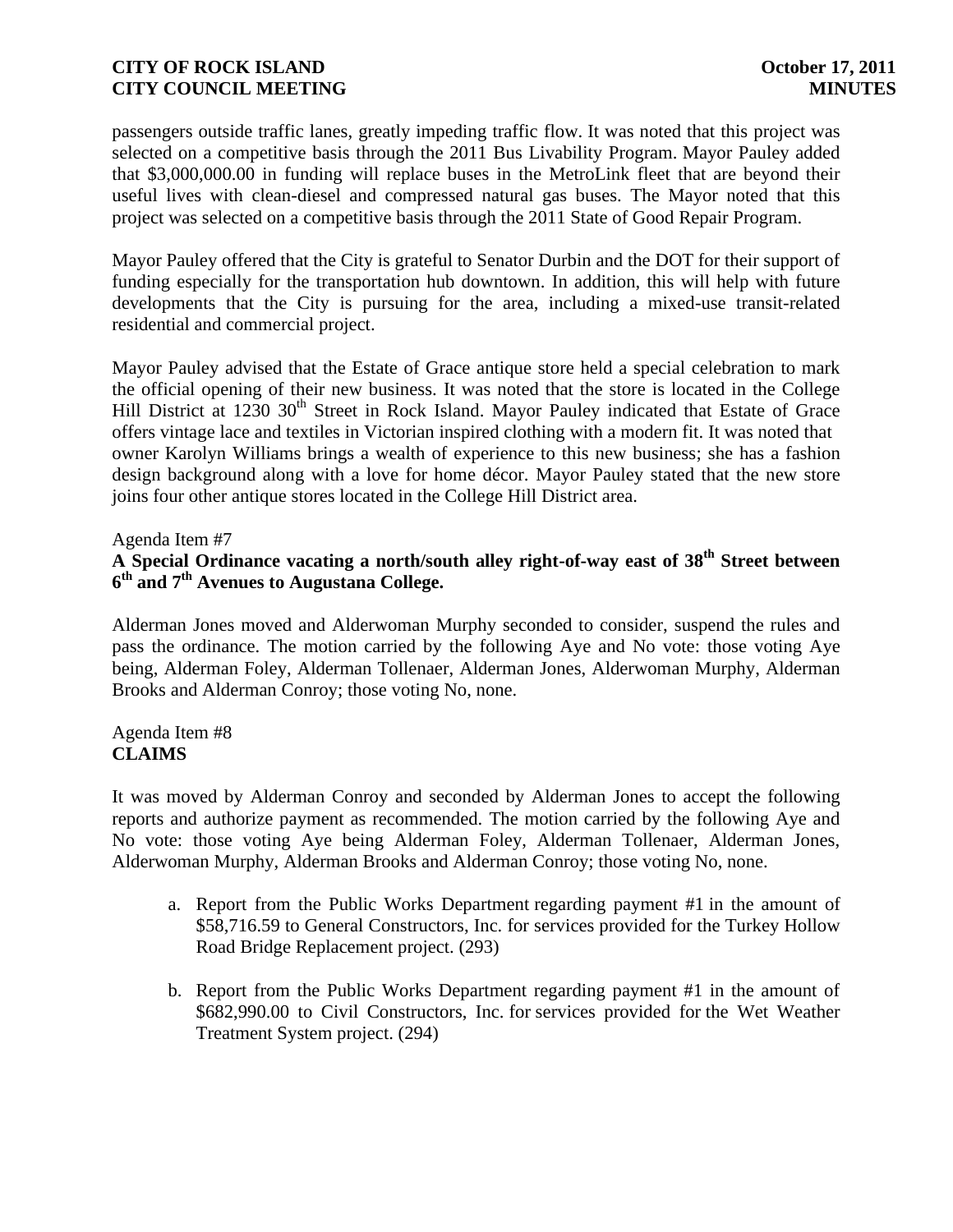#### Agenda Item #9

# **Claims for the week of October 7 through October 13 in the amount of \$554,400.78.**

Alderman Tollenaer moved and Alderwoman Murphy seconded to allow the claims. The motion carried by the following Aye and No vote: those voting Aye being, Alderman Foley, Alderman Tollenaer, Alderman Jones, Alderwoman Murphy, Alderman Brooks and Alderman Conroy, those voting No, none.

#### Agenda Item #10

### **Report from the Public Works Department regarding the purchase of a remanufactured diesel engine from Interstate Power Systems, Inc. in the amount of \$20,118.75.**

Alderman Conroy moved and Alderman Foley seconded to approve the purchase as recommended. The motion carried by the following Aye and No vote: those voting Aye being, Alderman Foley, Alderman Tollenaer, Alderman Jones, Alderwoman Murphy, Alderman Brooks and Alderman Conroy; those voting No, none.

#### Agenda Item #11

# **Report from the Public Works Department regarding a State bid for purchase of 3,200 tons of rock salt at \$70.28 per ton from the North American Salt Company in the amount of \$224,896.00.**

It was moved by Alderwoman Murphy and seconded by Alderman Conroy to approve participation in the state bid as recommended and authorize purchase. The motion carried by the following Aye and No vote; those voting Aye being, Alderman Foley, Alderman Tollenaer, Alderman Jones, Alderwoman Murphy, Alderman Brooks and Alderman Conroy; those voting No, none.

#### Agenda Item #12

### **Report from the Community and Economic Development Department regarding bids for demolition and site clearance of 23 residential properties and one vacant lot, recommending the bid be awarded to Valley Construction, Inc. in the amount of \$298,300.00**.

Alderman Conroy moved and Alderman Foley seconded to award the bid as recommended and authorize the City Manager to execute the contract documents. The motion carried by the following Aye and No vote: those voting Aye being, Alderman Foley, Alderman Tollenaer, Alderman Jones, Alderwoman Murphy, Alderman Brooks and Alderman Conroy, those voting No, none.

#### Agenda Item #13

# **Report from the Finance Department regarding an adjustment to the Fiscal Year 2012 Budget, recommending increasing the Capital Improvements Fund in the amount of \$1,078,482.00 through a transfer from the Gaming Fund.**

It was moved by Alderwoman Murphy and seconded by Alderman Conroy to approve the budget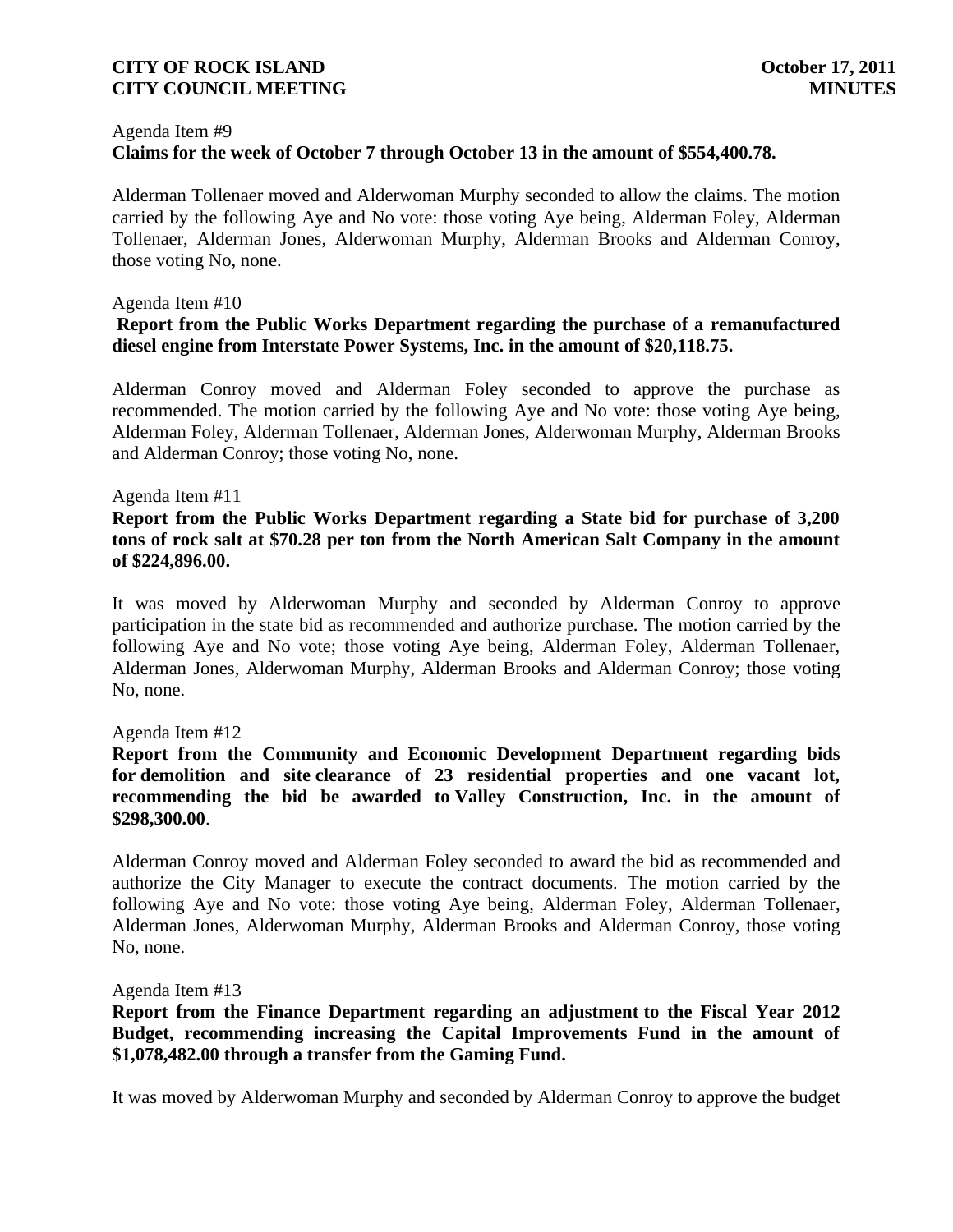adjustment as recommended. The motion carried by the following Aye and No vote; those voting Aye being, Alderman Foley, Alderman Tollenaer, Alderman Jones, Alderwoman Murphy, Alderman Brooks and Alderman Conroy; those voting No, none.

Agenda Item #14

**Report from the Traffic Engineering Committee regarding a request to restrict parking on the west side of 15th Street from 13th Avenue to the turnaround in front of 18th Avenue. (***A Motion remains on the floor* **- Alderman Brooks moved and Alderman Tollenaer seconded to approve the request.)**

Note: Agenda Item #14 was deferred from the October 3, 2011 Council meeting.

Discussion followed. Alderman Brooks stated that a petition went around the neighborhood again and more signatures were obtained. Alderman Brooks then amended the motion.

It was moved by Alderman Brooks to have the parking requirements from  $13<sup>th</sup>$  Avenue to  $15<sup>th</sup>$ Avenue on 15<sup>th</sup> Street, Alderman Conroy seconded.

Mr. Jason Hayes of 1330  $15<sup>th</sup>$  Street stated that he thought that the other side of the street is suppose to be no parking, but there are no signs posted.

Interim City Manager Hawes advised that he would check on that.

After discussion, the amendment to the motion carried by the following Aye and No vote: those voting Aye being, Alderman Foley, Alderman Tollenaer, Alderman Jones, Alderwoman Murphy, Alderman Brooks and Alderman Conroy, those voting No, none.

The amended main motion reads as follows:

It was moved by Alderman Brooks, seconded by Alderman Tollenaer to restrict parking on the west side of  $15<sup>th</sup>$  Street from  $13<sup>th</sup>$  Avenue to  $15<sup>th</sup>$  Avenue and refer to the City Attorney for an ordinance. The motion carried by the following Aye and No vote: those voting Aye being, Alderman Foley, Alderman Tollenaer, Alderman Jones, Alderwoman Murphy, Alderman Brooks and Alderman Conroy, those voting No, none.

Agenda Item #15

**Report from the City Clerk regarding a Street Closing request for the east 100 feet of 42nd Avenue between 1445 42nd Avenue and the dead end at 42nd Avenue on Saturday, October 22, 2011 from 4:00 pm to 11:00 pm for a neighborhood Halloween block party**.

Alderman Foley moved and Alderman Conroy seconded to approve the request as recommended. The motion carried by the following Aye and No vote: those voting Aye being, Alderman Foley, Alderman Tollenaer, Alderman Jones, Alderwoman Murphy, Alderman Brooks and Alderman Conroy, those voting No, none.